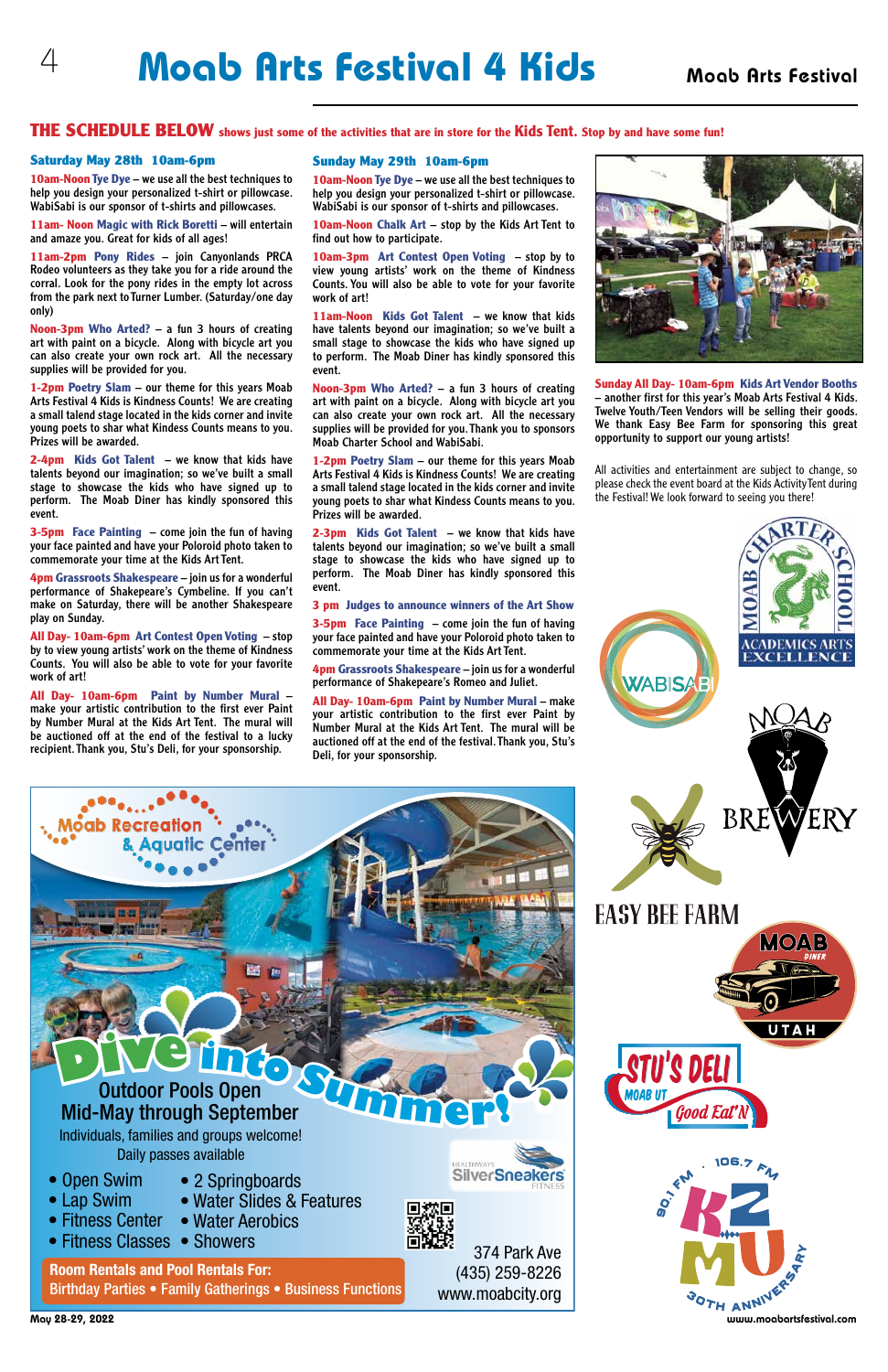# Kids Programs Schedule 5

| <b>Moab Charter</b><br><b>School &amp; WabiSabi</b><br><b>Art Palooza Tent</b><br>This is the tent<br><b>Sponsored by Moab</b><br>Charter School &<br>WabiSabi where all<br>things all things<br>messy and wonderful<br>happen; with Tye-Dye<br>in the am, Who Arted?<br>featuring the famous<br>KZMU spin art bike &<br>rock painting in the<br>afternoon and our<br>ohhhh so popular face<br>painting to finish up<br>the day. | <b>Kids Got</b><br><b>Talent</b><br><b>Stage</b><br>We built a<br>stage thanks<br>to our<br>sponsor Moab<br>Diner, where<br>the Talent<br>begins with<br>the Magic of<br>Rick Boretti,<br>continues<br>with a<br>themed<br>"Kindness<br>Counts'<br><b>Poetry Slam</b><br>and even has<br>open slots for<br>pre signed up<br>talent. | <b>OFF Site</b><br><b>Away from</b><br>the hustle &<br><b>Bustle of</b><br>the Kids<br>Area you<br>will find<br><b>PRCA Pony</b><br>Rides on<br>Saturday &<br><b>Chalk Art</b><br>on Sunday | <b>Kids Art</b><br><b>Vender</b><br><b>SUNDAY</b><br><b>ONLY! 12</b><br><b>Youth Art</b><br><b>Vendors</b><br>will be<br>selling<br>their<br>$\boldsymbol{\mathsf{goods}}$ &<br><b>Thanks to</b><br><b>Easy Bee</b><br><b>Farm</b> we<br>have<br>"Honey<br>Money" to<br>share<br>with ALL<br>the kids! | Art<br><b>Contest</b><br>Stop by<br>the<br><b>Kindness</b><br>Counts<br><b>Juried</b><br><b>Youth Art</b><br>Show &<br>see just<br>how<br>artistic<br>our kids<br>are and<br>vote for<br>the Best<br>of Show.<br><b>Prizes</b><br>awarded<br>thanks to<br>our<br><b>Sponsor</b> | Paint By #<br>Two huge murals<br>created just for<br>the Moab Arts<br>Festival to pose $\&$<br>selfie in front of<br>all day long<br>and a paint by<br>number mural<br>that we all get to<br>paint.<br>All thanks to our<br>sponsor Stu at<br><b>Stu's Chevron</b> |
|----------------------------------------------------------------------------------------------------------------------------------------------------------------------------------------------------------------------------------------------------------------------------------------------------------------------------------------------------------------------------------------------------------------------------------|-------------------------------------------------------------------------------------------------------------------------------------------------------------------------------------------------------------------------------------------------------------------------------------------------------------------------------------|---------------------------------------------------------------------------------------------------------------------------------------------------------------------------------------------|--------------------------------------------------------------------------------------------------------------------------------------------------------------------------------------------------------------------------------------------------------------------------------------------------------|---------------------------------------------------------------------------------------------------------------------------------------------------------------------------------------------------------------------------------------------------------------------------------|--------------------------------------------------------------------------------------------------------------------------------------------------------------------------------------------------------------------------------------------------------------------|
|                                                                                                                                                                                                                                                                                                                                                                                                                                  |                                                                                                                                                                                                                                                                                                                                     |                                                                                                                                                                                             |                                                                                                                                                                                                                                                                                                        | Moab<br><b>Brewery</b>                                                                                                                                                                                                                                                          |                                                                                                                                                                                                                                                                    |

| <b>Tye-Dye 10-12</b>                                    | <b>Who Arted? 12-3</b> |                               |                                       | <b>Face Paint 3-5</b>               |                                                                         |                 |
|---------------------------------------------------------|------------------------|-------------------------------|---------------------------------------|-------------------------------------|-------------------------------------------------------------------------|-----------------|
| <b>Magic with Rick Boretti</b><br>$11 - 12$             |                        | <b>Poetry Slam</b><br>$1 - 2$ | <b>Kids Got</b><br><b>Talent 2 -3</b> | <b>ART</b><br><b>SHOW</b><br>winner | <b>Grassroots</b><br><b>Shakespeare</b><br><b>Romeo &amp; Juliet 4-</b> |                 |
| <b>Chalk Art 10-12</b>                                  |                        |                               |                                       |                                     |                                                                         |                 |
| <b>Kids Vending Booth 10-6</b>                          |                        |                               |                                       |                                     |                                                                         |                 |
| Art Contest Open for voting / WINNERS ANNOUNCED AT 3:00 |                        |                               |                                       |                                     |                                                                         |                 |
| <b>Paint By Number Mural 10-6</b>                       |                        |                               |                                       |                                     |                                                                         |                 |
| Swanny City Park                                        |                        |                               |                                       |                                     |                                                                         | May 28-29, 2022 |

## **Saturday**

| $10 - 11$                               | $11 - 12$                      | $12 - 1$                                        | $1 - 2$                       | $2 - 3$                    | $3-4$ | $4 - 5$                                                        | $5-6$ |  |
|-----------------------------------------|--------------------------------|-------------------------------------------------|-------------------------------|----------------------------|-------|----------------------------------------------------------------|-------|--|
| <b>Tye- Dye 10-12</b>                   |                                | <b>Who Arted? 12-3</b><br><b>Face Paint 3-5</b> |                               |                            |       |                                                                |       |  |
| $11 - 12$                               | <b>Magic with Rick Boretti</b> |                                                 | <b>Poetry Slam</b><br>$1 - 2$ | <b>Kids Got Talent 2-4</b> |       | <b>Grassroots</b><br><b>Shakespeare</b><br><b>Cymbeline 4-</b> |       |  |
| <b>PRCA Pony Rides 11-2</b>             |                                |                                                 |                               |                            |       |                                                                |       |  |
| <b>Art Contest Open for voting 10-6</b> |                                |                                                 |                               |                            |       |                                                                |       |  |
| <b>Paint By Number Mural 10-6</b>       |                                |                                                 |                               |                            |       |                                                                |       |  |
| <b>Sunday</b>                           |                                |                                                 |                               |                            |       |                                                                |       |  |